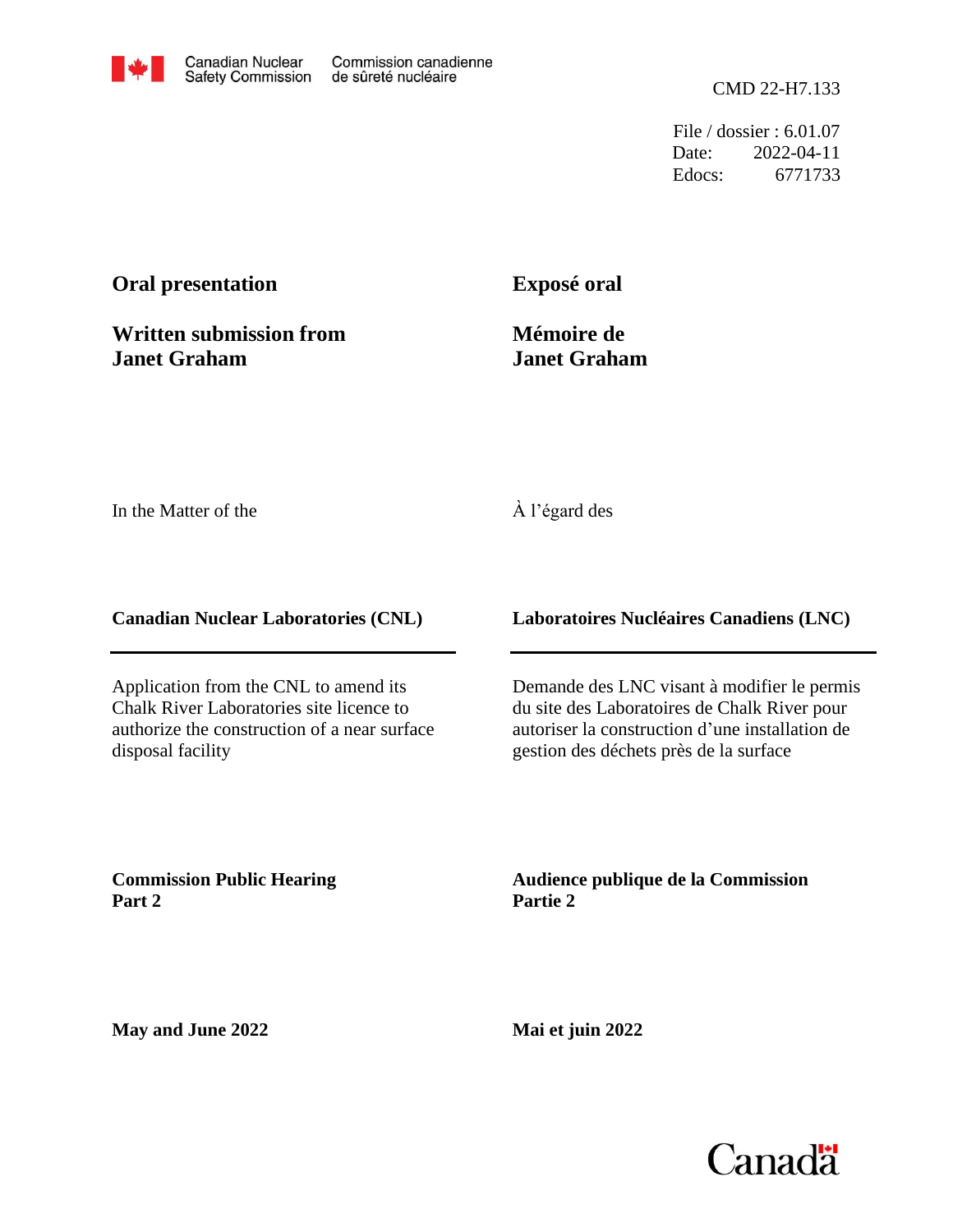# RE: Canadian Nuclear Laboratories' Application to Amend Chalk River Site Licence for Construction of a Near Surface Disposal Facility

### Submitted by: Janet Graham

#### April 11, 2022

My comments are focused on radioactive waste and water and how important it is to keep the two separate. This point is emphasized in an excellent March 2018 episode of the popular Radio Canada program Découverte. The episode is called L'héritage radioactif de Chalk River.

If you haven't seen it already, I strongly urge you to watch it. The production uses excellent animated graphics to illustrate that the proposed site of the NSDF is basically surrounded by water. The Chalk River Laboratories property is situated on what would have been an island in the Ottawa River five thousand years ago. The proposed site for the NSDF is surrounded on three sides by wetlands. If that wasn't bad enough, the water table is very close to the surface at the proposed site for the NSDF.

Given the critical importance of keeping water away from radioactive wastes, the choice to site a facility for more than one million tonnes of radioactive waste on the Chalk River Laboratories property seems like a very poor one.

The Découverte production crew travelled to France to learn about the history of radioactive waste facilities there. They visited the first French disposal facility, the Centre de la Manche. They learned how that project failed and leaked, resulting in high levels of tritium discharged to nearby water bodies.

They also learned about a much improved project, "Centre de l'Aube". It employs sophisticated moveable covers to keep waste dry during disposal operations.

The narrator of the program laments the fact that the French have learned from their mistakes and have acquired valuable experience, but their knowledge doesn't seem to have got across the ocean to benefit us here in Canada.

The International Atomic Energy Agency stresses the importance of keeping radioactive waste and water apart from each other. IAEA Specific Safety Guide SSG-29, Near Surface Disposal Facilities for Radioactive Waste, says that "ingress of water into the facility towards the waste and the migration of radionuclides from the waste to the biosphere should be prevented." As a member state of the IAEA, Canada is should follow its safety guidance.

The City of Ottawa agrees that keeping radioactive waste away from water is important. In April 2021, Ottawa City Council passed a resolution of concern about the NSDF